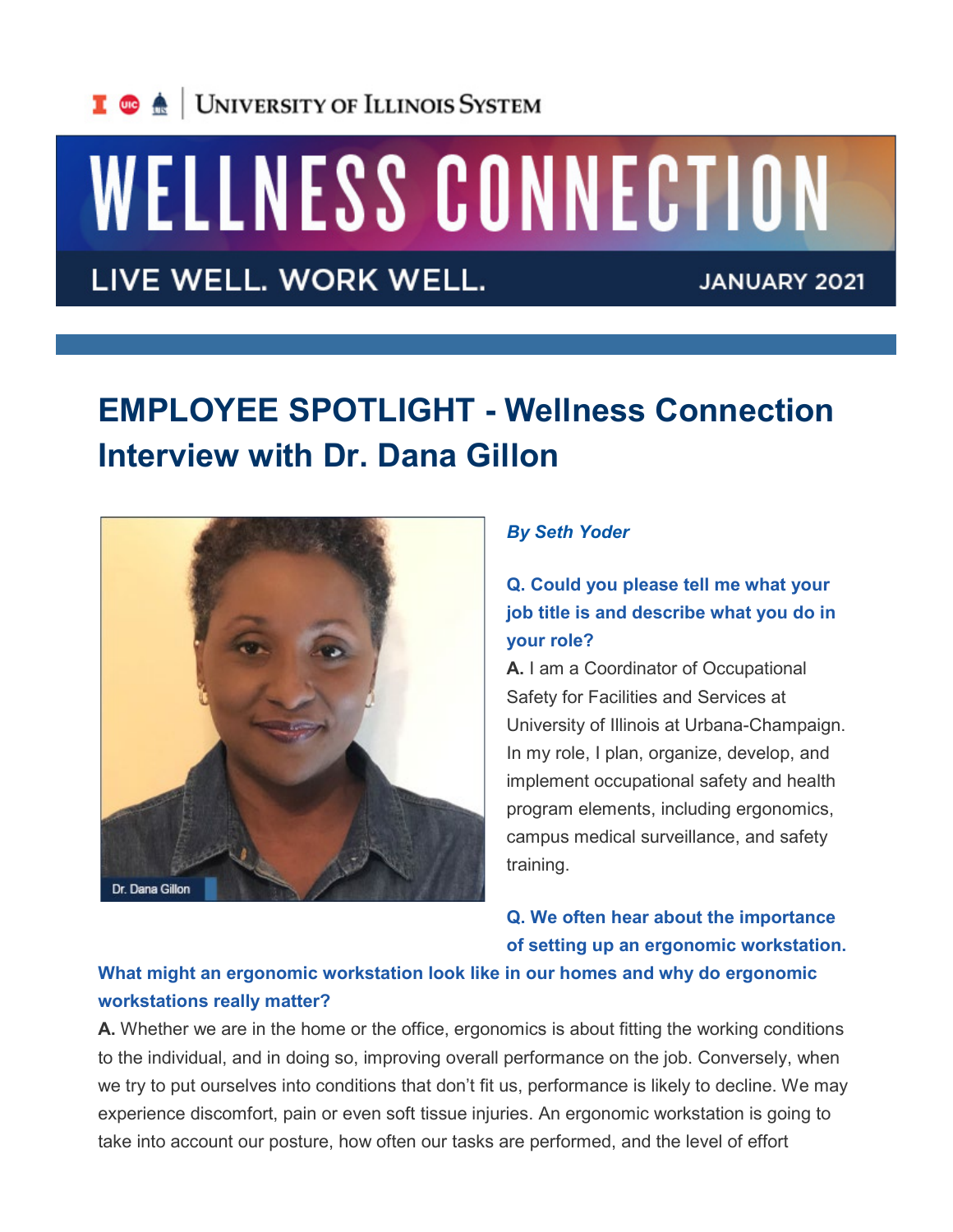required to perform those tasks. If we are doing a lot of reaching and bending, that is going to put pressure on our soft tissue and could potentially lead to discomfort and/or injury. For example, when we are using a computer, the position of our head and neck is very important. An ergonomically correct computer set-up requires the screen to be in front of your face at about an arm's length away, and your head should be level. Additionally, your keyboard should be level so that your elbows are at a 90-degree angle. When our workstation is set-up correctly, it helps take pressure off our joints, which helps prevent injuries and improve overall performance.

#### **Q. To stand or not stand – is it imperative that we spend a portion of our day standing, and, if so, is it possible without a standing desk?**

**A.** Movement contributes to well-being and there are advantages that come from shifting from sitting to standing. Whether or not you have standing desk, you should be getting up every 20- 30 minutes and moving around. It's important to remember that you don't have to have a standing desk to still be able to get work done while standing. For example, you can take a phone call while standing or if you need to read something, stand up while you are reading. Just keep in mind that regardless of whether you are standing or sitting, the posture of your neck is important. When we extend our neck in the downward position for too long that can cause strain.

### **Q. While it may not occur to many of us while we are working from home, accidents and injuries can occur. Are there any specific things we can do to prevent accidents or injuries while working from home?**

**A.** We should take the same types of precautions at home that we would take in the workplace. You should stand up in your workspace and do a review of what is immediately around you. Are there trip hazards? Are there cords that need to be managed? Is there an excessive amount of clutter? These are things in the workspace that we call slip and fall hazards, which happen all of the time. At the beginning of each day, review your surroundings. Also, remember to use the same type of judgement you would use while working in the office. For example, if a light bulb needs to be replaced, use a stepladder and not a chair to get up and change it. Be mindful of making smart choices about how you engage with your workspace so you can limit injuries.

#### **Q. Within the University of Illinois System, are there any specific resources available to assist staff with work from home set-up?**

**A.** The [Employee Safety and Health Webpage](http://links.illinois.edu/f/a/iVYFjzgoRX-NtLwGChhZwg%7E%7E/AAMFlAA%7E/RgRh4chKP0RYaHR0cHM6Ly9mcy5pbGxpbm9pcy5lZHUvc2VydmljZXMvc2FmZXR5LWFuZC1jb21wbGlhbmNlL2VtcGxveWVlLXNhZmV0eS1oZWFsdGgvZXJnb25vbWljc1cDc3BjQgpf_EpD_1_SkvGOUhNjbWMyMTFAaWxsaW5vaXMuZWR1WAQAAAAE) on the Facilities and Services website provides a number of resources to assist in employee safety practices at home or in the office.